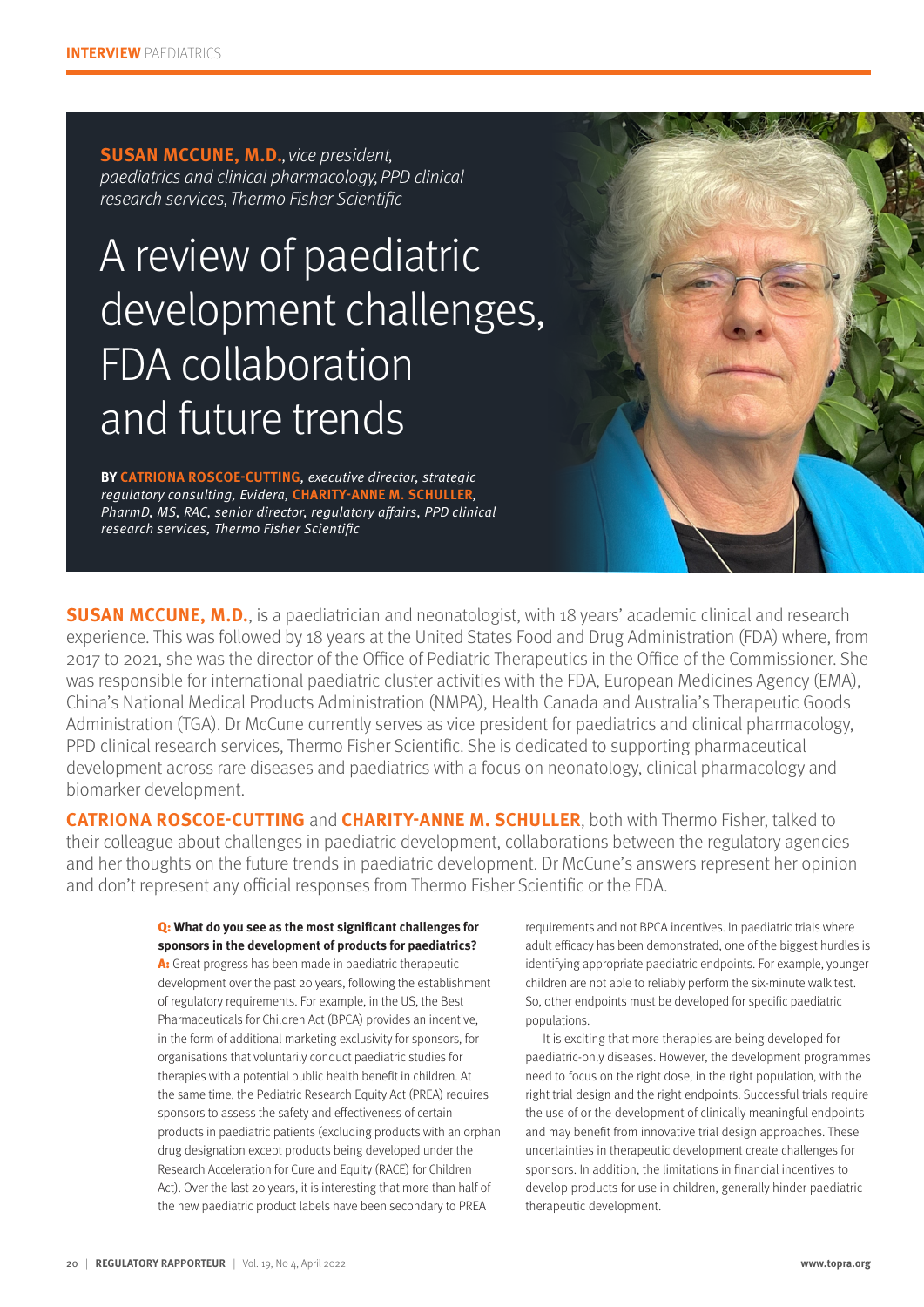## Q: **Is the collaboration between the FDA and the EMA still ongoing, and do you think it adds value?**

A: The collaboration between the FDA and the EMA is stronger than ever. The monthly and ad hoc international paediatric cluster calls are coordinated by the Office of Pediatric Therapeutics in the Office of the Commissioner at the FDA. These calls were initiated in 2007 to exchange information on therapeutic-specific study designs, waivers and deferrals, choice of comparator arms, efficacy endpoints, safety concerns, and general topics that are not product specific.

Following a call, feedback and sometimes a common commentary is provided to the sponsor. The common commentary provides non-binding comments to sponsors on paediatric development plans, which have been submitted to both the FDA and the EMA. Any of the collaborating agencies can request a specific discussion topic. Moreover, many companies do not realise that these meetings can also be requested by a therapeutic product sponsor.

Paediatric representatives from the FDA and the EMA have collaborated on several webinars. For example, representatives from the FDA and the EMA presented at the recent International Neonatal Consortium annual meeting and participated in panel discussions, on the topics of genetic testing technologies and real-world data. The FDA and EMA work with other international collaborators in the International Council for Harmonisation of Technical Requirements for Pharmaceuticals for Human Use (ICH), where important paediatric documents are discussed, including the clinical investigation of medicinal products in the paediatric population ICH E11 and the nonclinical safety testing in support of development of paediatric pharmaceuticals ICH S11.

## Q: **What do you think has been (and will be) the impact of the RACE for Children Act on development?**

A: The RACE for Children Act was incorporated as Title V Sec.504 of the FDA Reauthorization Act (FDARA). It was enacted on 18 August 2017 and amends PREA. It requires the evaluation of new molecularly targeted drugs and biologics that are "intended for the treatment of an adult cancer and directed at a molecular target FDA determines to be substantially relevant to the growth or progression of a pediatric cancer." The RACE for Children Act also eliminates the orphan exemption for paediatric studies for cancer drugs directed at relevant molecular targets. The act brings equity to children with cancer globally and will dramatically alter the landscape for paediatric cancer drug development. It will require earlier consideration of nonclinical assessments using paediatricspecific models.

Innovation in study design and the global coordination to study the relevant novel drugs are key to improving the cancer outcomes for children. The elimination of the orphan exemption for molecularly targeted paediatric cancer therapies, will promote the availability of new cancer therapies for children. The RACE for Children Act will not solve all the obstacles with respect to paediatric cancer drug development, as successful trial implementation depends on multiple stakeholder input and global collaboration. Unfortunately, the number of intercontinental paediatric cancer trials has been limited. Consequently, the ACCELERATE International Collaboration Working Group has been identifying obstacles and proposing solutions to improve global

collaboration in paediatric cancer clinical trials.

# Q: **Several agencies have started to consider the inclusion of adolescents in adult studies. Do you think this is a positive move and do you think the trend will continue?**

A: Historically, paediatric drug development has progressed sequentially, from adults to adolescents and then middle-aged children, toddlers, infants and neonates, based on concerns with respect to vulnerability. More recently, agencies have encouraged the inclusion of adolescents in adult Phase 3 trials for oncology, asthma, atopic dermatitis, hypertension, inflammatory bowel disease and SARS-CoV-2 infection. A central tenet to including adolescents in adult trials, is an understanding of the disease similarity and the expectation that the response to the therapy will be sufficiently similar in the two populations. For example, studies have shown that adolescents and adults with migraines do not have similar responses to therapy so these populations should not be consolidated within the same trial.

The inclusion of adolescents in adult clinical trials requires a conversation with the regulatory agencies, with respect to the data needed to support labelling in the adolescent population. For example, if efficacy is extrapolated, do a certain number of adolescents need to be studied, to obtain sufficient pharmacokinetic (PK) and safety data in that population?

Combined trials have been easier to conduct at institutions that clinically manage both adults and adolescents as it simplifies logistical issues. Some independent adult and paediatric sites have collaborated on studies. Paediatric experts also have been included on study steering committees and data safety monitoring committees.

It is important to recognise that the consent/assent requirements differ between the adult and adolescent populations. There are increasing efforts underway to include adolescents in the design of the clinical trials. I think this trend will continue; it has the potential to increase for those therapeutic areas, where the disease is similar and the expected response to therapy will be sufficiently similar between adults and adolescents.

## Q: **What advice can you give to companies for engaging with agencies in their discussion around paediatric studies?**

A: Discussions with agencies regarding paediatric studies can occur at different points in product development. For paediatric studies under PREA that are planned to be completed as part of a new drug application (NDA) for the adult programme, the initial paediatric study plan (iPSP) must be submitted no later, than either 60 calendar days after the date of the end of the Phase 2 meeting, or such other time as agreed upon between the FDA and the sponsor. An iPSP is not required if the drug has orphan designation. Based on the FDA Guidance on paediatric study plans, for studies planned under a written request (BPCA), it is important to submit a proposed paediatric study request (PPSR) asking the FDA to issue a written request.

Early meeting with the agency at the pre-IND phase is encouraged, as this can help prevent any clinical hold issues and identify (and avoid) unnecessary studies. The pre-IND meeting can help ensure that necessary studies are designed to provide useful information while obtaining regulatory insight, particularly, with respect to defining endpoints and goals for the development programme. A pre-IND meeting can be especially important when